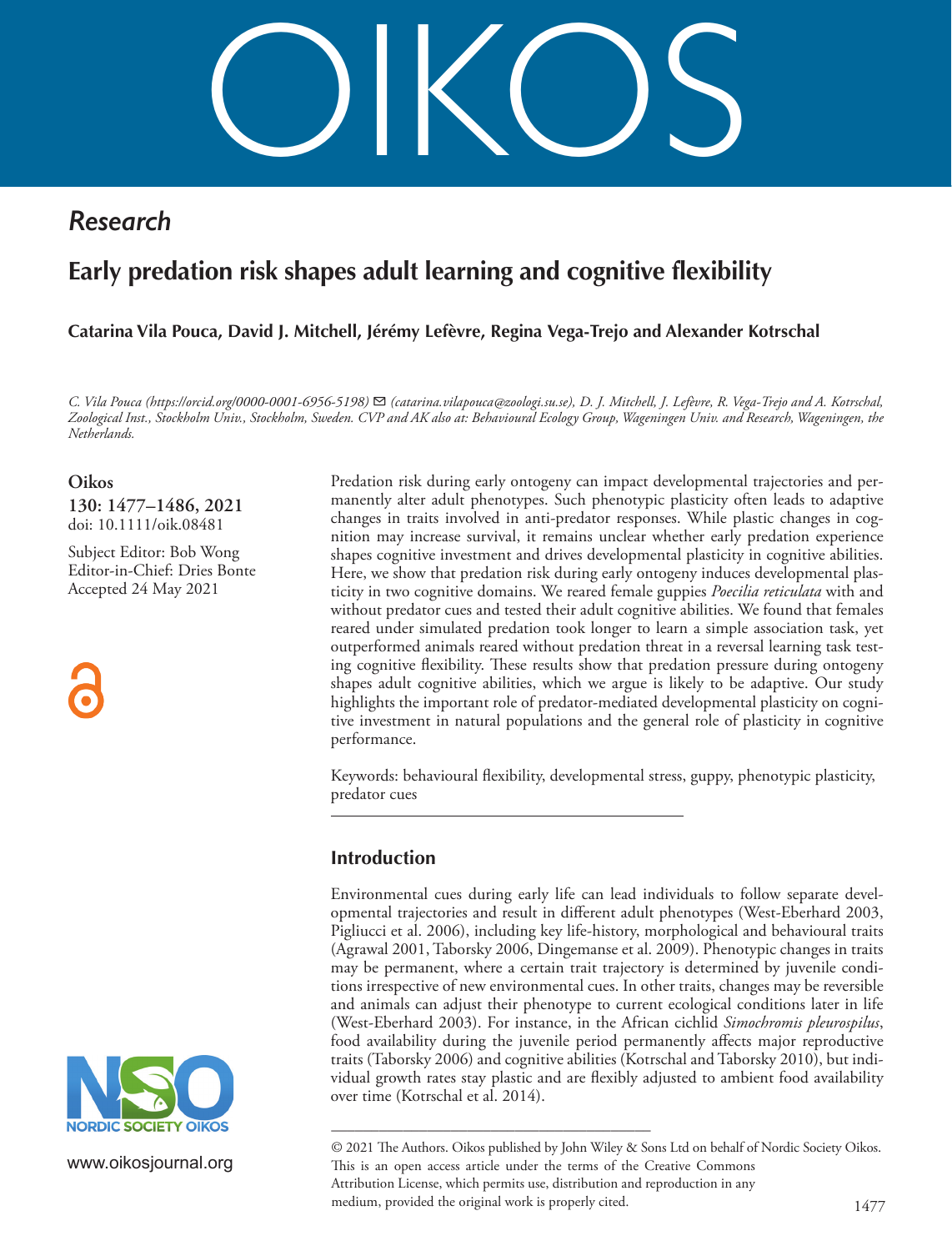Predation pressure is one of the most pervasive ecological factors known to generate developmental plasticity in a wide range of traits (Ghalambor and Martin 2002, Dingemanse et al. 2009, Segers and Taborsky 2012). Developmental plasticity allows individuals to develop a phenotype fine-tuned to predation risk levels perceived during ontogeny, optimising their chance of survival while avoiding the costs of investing into unnecessary anti-predator responses (Lima and Dill 1990, Agrawal 2001). Classic examples of traits that develop in prey species in response to predation pressure are the helmet and tail spine in water flea *Daphnia lumholtzi* (Agrawal 2001) and deeper bodies in crucian carp *Carassius carassius* (Brönmark and Miner 1992), both defensive morphs that impede individuals from being consumed by their predators. Behavioural traits are also likely to increase survival. For example, sticklebacks exposed to predator cues developed a strong correlation between boldness and aggressiveness which is likely adaptive in high predator density habitats since direct predation also favoured the correlation between boldness and aggressiveness (Bell and Sih 2007, Adriaenssens and Johnsson 2013). Certain cognitive abilities may also facilitate survival. Cognitive performance in associative learning or spatial learning tasks has been linked to survival in fish, reptiles and birds (Kotrschal et al. 2015, Dayananda and Webb 2017, Madden et al. 2018). If better cognitive abilities indeed help prey to survive in risky environments, we would predict that animals growing up under high predator pressure should invest into enhanced cognitive abilities. However, direct tests of the effect of predation pressure on the plasticity of cognitive abilities are surprisingly scarce, but are vital to understand how predation and stress shape prey cognitive abilities, and ultimately impact fitness.

Plasticity of learning and memory in response to predation has only been observed over short-term experimental manipulations of perceived predation risk with adult fish (Ferrari et al. 2005) and tadpoles (Ferrari 2014, Mitchell et al. 2016). In these studies, individuals exposed during short windows to predator and/or conspecific alarm cues show stronger learnt antipredator responses and longer memory retention compared to individuals exposed to a no-risk condition (Ferrari et al. 2005, Ferrari 2014, Mitchell et al. 2016). Additionally, it has been shown that male Trinidadian guppies *Poecilia reticulata* exposed to predation cues during development invest in heavier brains relative to their body size, indicating developmental plasticity in neural investment in response to cues of predation threat (Reddon et al. 2018). While suggesting a role for predation pressure in generating cognitive plasticity, these studies exposed individuals to highly concentrated predation risk cues during a short period of time, which is likely deviating from ecological settings in the wild where predator cues are typically moderate and long term (Pravosudov 2003, Clinchy et al. 2013). Moreover, it remains unclear whether cognitive plasticity induced by predator experience during early ontogeny persists in adult phenotypes, or if effects are transient and reversible. A broader understanding of the environmental conditions under which different types of plasticity have

evolved is highly relevant to understand plasticity and its evolution, as well as to predict how animals will respond to changing environments.

Here, we test whether exposure to predation risk cues that mimic natural conditions during early ontogeny generates developmental plasticity in cognitive abilities that is retained in the adult stage. We reared Trinidadian guppy fry in either a no-risk or a simulated predation risk environment. We then kept all female fish in similar, no-risk environments and subsequently tested their adult performance in two cognitive assays – associative learning and reversal learning. Associative learning tasks are used to test whether individuals learn a simple stimulus-response association – here, approaching a correct colour to retrieve a reward while ignoring the incorrect colour. Reversal learning tasks, commonly used to test for behavioural flexibility, are considered more cognitively demanding since the individual needs to inhibit the previously learnt response, attend to the shift in reward contingencies, and form a new association with the previously unrewarded stimulus (Sutherland and Mackintosh 2016). In addition to differing in cognitive complexity, the two cognitive traits assayed by these tasks are encoded by different brain regions (Chaves and Hodos 1997, López et al. 2000, Sutherland and Mackintosh 2016) and performance in one task is often uncorrelated with performance in the other (Buechel et al. 2018). For example, guppies that were selectively bred for relatively larger and smaller brains learnt an associative task equally well, but large-brained animals were better in learning a reversal task (Buechel et al. 2018). Environmental cues such as predation risk may therefore generate differential impacts on associative learning and reversal learning. In this study, we assessed 1) if perceived predation risk cues during early ontogeny can generate changes in cognitive abilities that are retained by adult females, and 2) whether predation has a similar or differential impact on associative learning and reversal learning.

We predicted that predation risk cues will generate persistent changes in cognitive abilities in adult female guppies. However, predicting the exact nature of the effect for both associative learning and reversal learning is difficult. We may predict that predation risk is a moderate stressor that can have beneficial effects on cognitive abilities (Pravosudov 2003). One possibility is that the benefits of having greater cognitive processing under predation threat compensate for its energetic costs (Dunlap and Stephens 2016); thus, we might expect that fish reared under predation cues should learn faster when tested for both associative learning and reversal learning compared to no-risk fish. If animals are able to adjust their cognitive investment to particular traits, we may predict that especially cognitive flexibility is impacted by predation pressure, since flexible behavioural responses should be adaptive under predation threat (Lima and Dill 1990). Alternatively, perceived predation risk may cause chronically elevated stress levels leading to tissue damage and so negatively impact brain development (Sapolsky 1996). In such a 'non-adaptive' scenario we expect no-risk animals to outperform the predator cue exposed animals.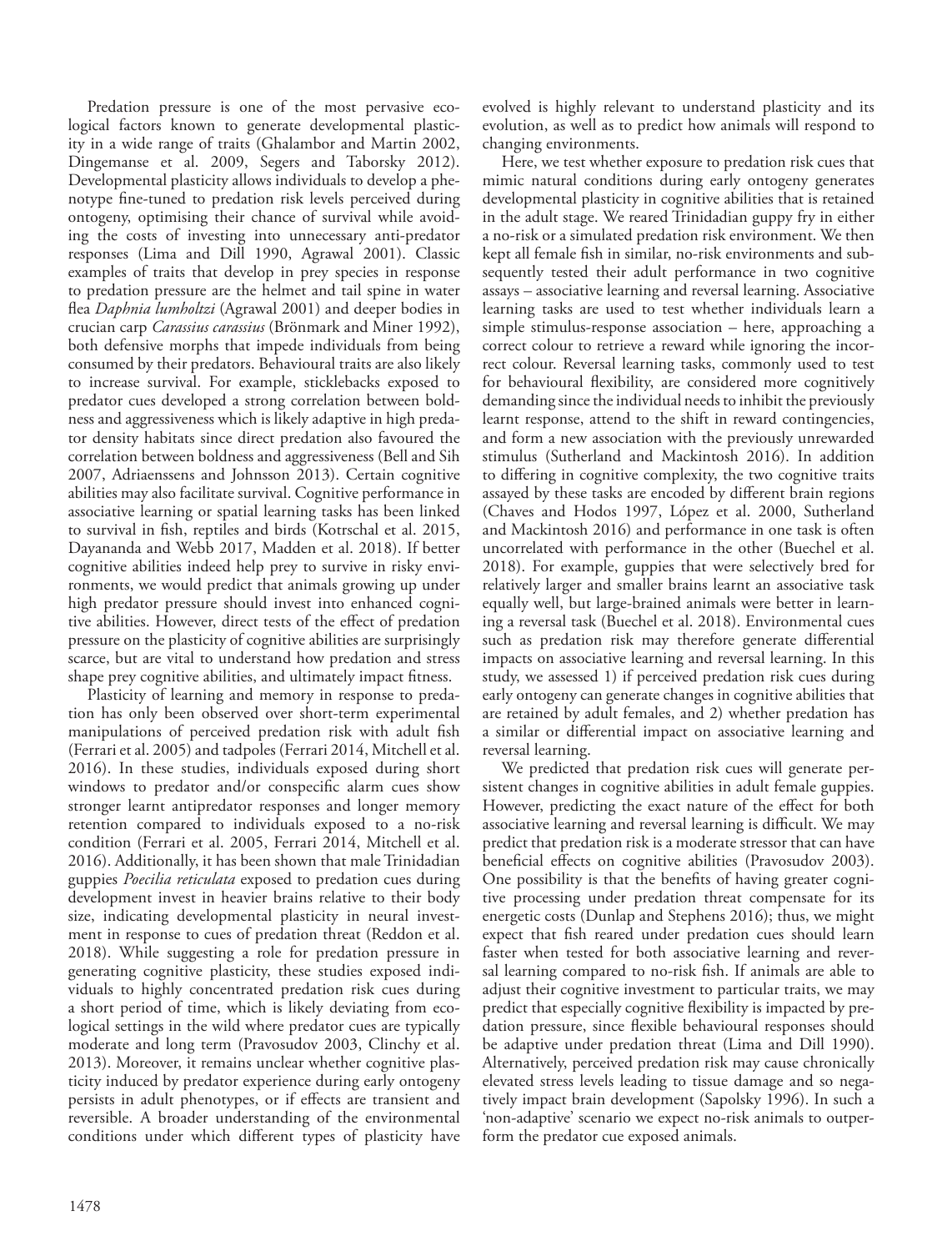# **Methods**

#### **Developmental treatment**

In this study, we make use of the guppy system, well studied for its local adaptation to vastly differing predation regimes (Reznick and Endler 1982, Magurran 2005) but that experiences relatively stable predation pressure over ecological time scales (Deacon et al. 2018). Guppies used in this experiment were laboratory-reared descendants of fish from a high-predation population from the Quare river in Trinidad, kept in several large populations since 2005. To obtain newborn fry, we haphazardly selected adult fish from mixed-sex stock tanks and housed them as breeding pairs in 4-l aquaria with constant aeration, java moss *Taxiphyllum* sp., and water snails *Planorbis* sp. We checked daily for fry. Newborns of sufficiently large clutches  $(≥ 4)$  were split across two treatments (no risk and predation risk), ensuring a minimum of two individuals were held together. Clutches of 2–3 siblings were randomly assigned to one treatment only to prevent keeping fry in isolation; solitary fry were returned to a stock tank. All fry were held in groups of two to six in 4-l aquaria with aeration, java moss and water snails.

Predation risk cues consisted of chemical cues from the pike cichlid *Crenicichla alta*, a very closely related species to the Trinidadian *C. frenata*, which is a natural predator of guppies in the wild (Seghers 1973), and conspecific alarm cues. These cues were collected fresh each treatment day from a 120  $\times$  110  $\times$  70 cm aquarium (filled with 220 l of water) housing a cichlid that was fed either freshly culled or live guppies. This water thus contained both kairomones released from the cichlid and olfactory alarm cues from conspecifics. Note the concentrations of those cues aimed to be 'ecologically realistic' and hence were provided at levels lower than in previous guppy studies (Torres-Dowdall et al. 2012, Handelsman et al. 2013). We exposed developing guppies four times a week, at a variable time of day, to either 200 ml of stock water (no risk) or 200 ml of predation cue water (predation risk) added to their 4-l tanks during the first 101–137 days of life. Following the exposure phase, fish from both treatments were held in common garden conditions in their housing aquaria for 36–50 days (Fig. 1a). Water temperature was kept at  $25 \pm 1$ °C and lights were on a 12:12 h dark/light cycle. Fish were fed twice daily on dried tropical fish flakes and once a week on live *Artemia salina* nauplii (brine shrimp). Experimental fish were photographed for another study, once a week during weeks 1–6 and every second week after six weeks old. Fish also ran a three-day open field assay for another study prior to the start of the learning assays. A group of 62 adult females  $(n=31$  per treatment), which were one-generation offspring of 19 breeding females, was then selected for the cognitive tasks. Only females were used in this experiment as males have been difficult to motivate with a food reward (Kotrschal et al. 2013, Fuss and Witte 2019).

#### **Learning and cognitive flexibility assays**

Focal females were moved to experimental tanks, where they were individually housed for the duration of the learning tasks. Each experimental tank included a home compartment  $(25 \times 15$  cm) and an experimental compartment  $(15 \times 15)$ cm) at the front of the tank, which was only accessible during training sessions through a guillotine door (Fig. 1b). Fish were confined to the home compartment outside of training sessions, where they had visual contact with fish in neighbouring tanks to prevent social isolation. The experimental compartment, however, was visually isolated to avoid social learning effects.

To test for associative learning and cognitive flexibility, we used a well-established colour discrimination and reversal learning assay for fish, using red and yellow as stimulus colours (Lucon-Xiccato and Bisazza 2014, Buechel et al. 2018, Fuss and Witte 2019). Before the start of the experiment, female guppies (no risk,  $n=31$ ; predation risk,  $n=31$ ) were haphazardly assigned to either red or yellow as the correct stimulus, balanced across the two treatments. The experimental compartment contained a white plate with 20 identical circular holes (5 mm deep, 10 mm diameter). We started by pre-training guppies to dislodge a green disc to access a food reward (one frozen *Artemia*) hidden in one of the holes. The trial started with the opening of the opaque door; 5 s later, we opened the transparent door. The fish could then voluntarily enter the training compartment and find the food reward. During the first trials, the disc only partially covered the hole, leaving the reward exposed. We then trained the fish to dislodge the green disc by successively moving the disc from partially to fully covering the hole. Fish ran three trials per day for a total of 18 pre-training trials over six consecutive days. Nine females were not motivated to feed or to dislodge the disc (no risk,  $n=5$ ; predation risk,  $n=4$ ) and were excluded from the experiment. It is important to note that these nine females were evenly distributed across the two treatment groups, indicating no apparent motivation differences to participate in the task between no-risk and predation-risk fish. The remaining 53 females (no risk,  $n=26$ ; predation risk,  $n=27$ ) succeeded the pre-training phase and continued the experiment.

In the associative learning task, fish now had a choice between two coloured discs, one red and one yellow, both concealing a food reward (to ensure fish could not be learning through olfactory cues). Only one of the discs could be dislodged by the fish to reveal the reward (positive stimulus). The negative stimulus was fixed in a different hole with a plastic knob and could not be moved to uncover the food item beneath it. For each trial, we randomised the position (left/right) of the correct colour, with the constraint of no more than two consecutive trials in the same position to avoid side biases. Choice was recorded as the first disc the fish attempted to dislodge. The fish was given 3 min to dislodge the correct coloured disc and eat the reward. For incorrect trials, we gave each female an additional 5 min to make a correct choice before we moved the rewarded disc 5mm to the side to allow easy access to the food. This ensured that all fish experienced the same number of reinforced trials throughout the experiment. If an individual failed to make a choice, it was guided back to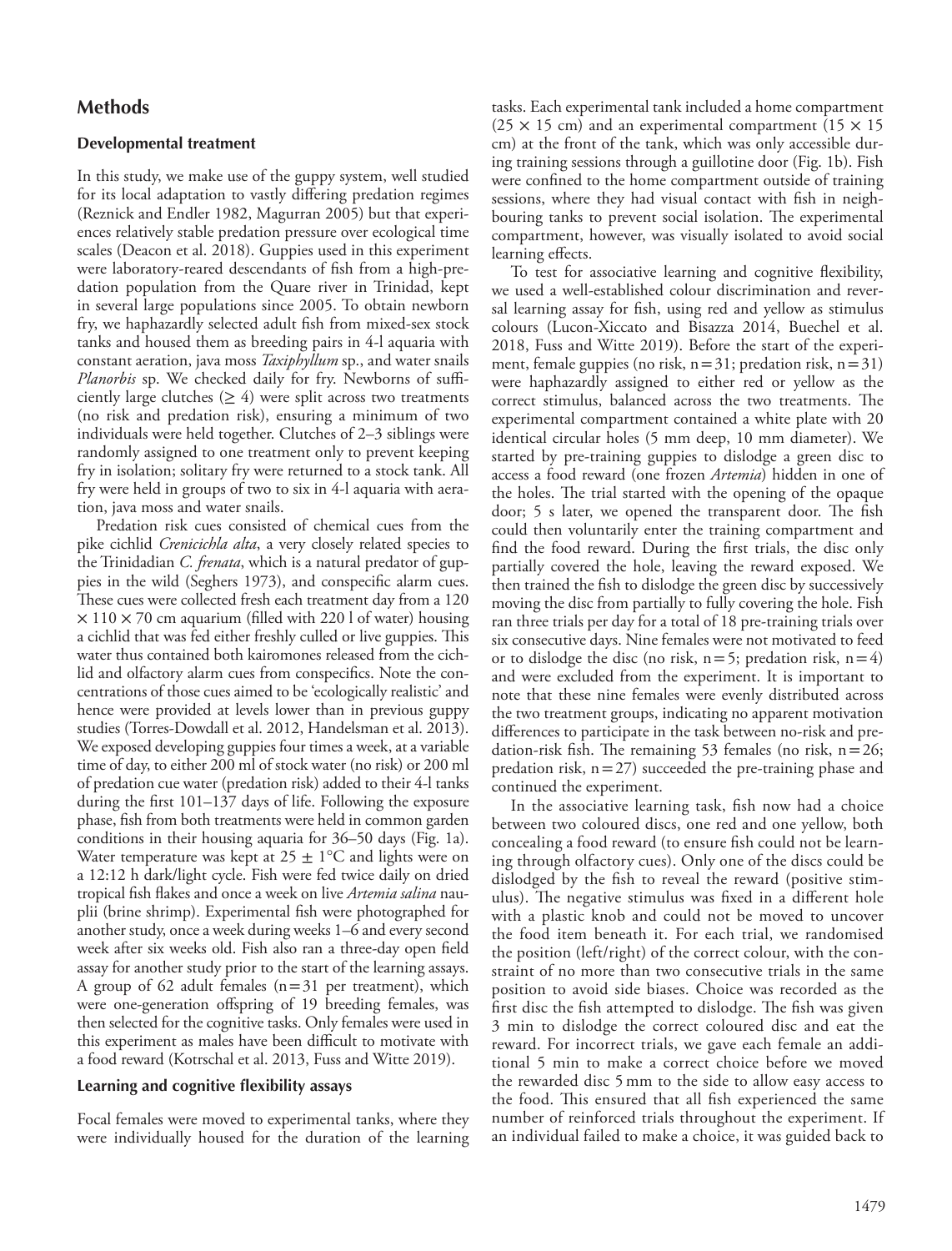

Figure 1. Schematic representation of the developmental treatment and cognitive assays. (a) We exposed developing guppies four times a week, at a variable time of day, to either 200 ml of stock water (no risk) or 200 ml of predator chemical cues and conspecific alarm cues (predation risk) during early development. Fish were then housed in common garden conditions and individually tested in two cognitive tasks, associative learning and reversal learning. (b) The experimental tank for the learning tasks consisted of a home compartment and a training compartment, where fish were given a choice between two coloured discs, one red and one yellow, both concealing a food reward in a hole underneath them. The negative stimulus (here represented in yellow) was fixed in the hole with a plastic knob and could not be moved by the fish to uncover the food item beneath it.

the holding compartment and the trial was repeated after a 1-min inter-trial interval. Trials were repeated up to a maximum of three times. The first three trials of colour discrimination training were cued; the correct coloured disc was 1 mm to the side of the hole, leaving a gap that was progressively reduced. These three cued trials were excluded from learning criterion assessments (Lucon-Xiccato and Bisazza 2014). Training for the colour discrimination task was completed over six training days, for a total of 30 trials with choice.

After completing the colour discrimination assay, fish started the reversal learning task. The procedure was the same except the reward was reversed between the coloured discs: fish previously trained to yellow now had red as the positive stimulus and vice versa (Fig. 1). Fish ran six trials per day for a total of 66 trials over 17 days, with a day of rest every four to six training sessions to prevent overtraining and loss of motivation.

All trials were run blind to the treatment group of each fish. Individual fish were considered to have learnt the task if they reached a learning criterion of seven out of seven correct choices within the allocated total trials for the task, often used in colour discrimination tasks (Damas-Moreira et al. 2018) and significant according to a binomial probability.

## **Data analysis**

We began the experiment with 62 female guppies, but only 53 fish (no risk,  $n=26$ ; predation risk,  $n=27$ ) completed the cognitive assays. Statistical analyses were performed in R ver. 3.6.3 (<www.r-project.org>) using *lme4* (Bates et al. 2015). For each of the cognitive tasks (associative learning and reversal learning), we compared the performance of no risk and predation risk guppies in:

1. number of fish that learnt the task  $(1=$  learnt; 0 = failed) using a generalised linear model (GLM, binomial distribution) with treatment and colour as potential predictor variables;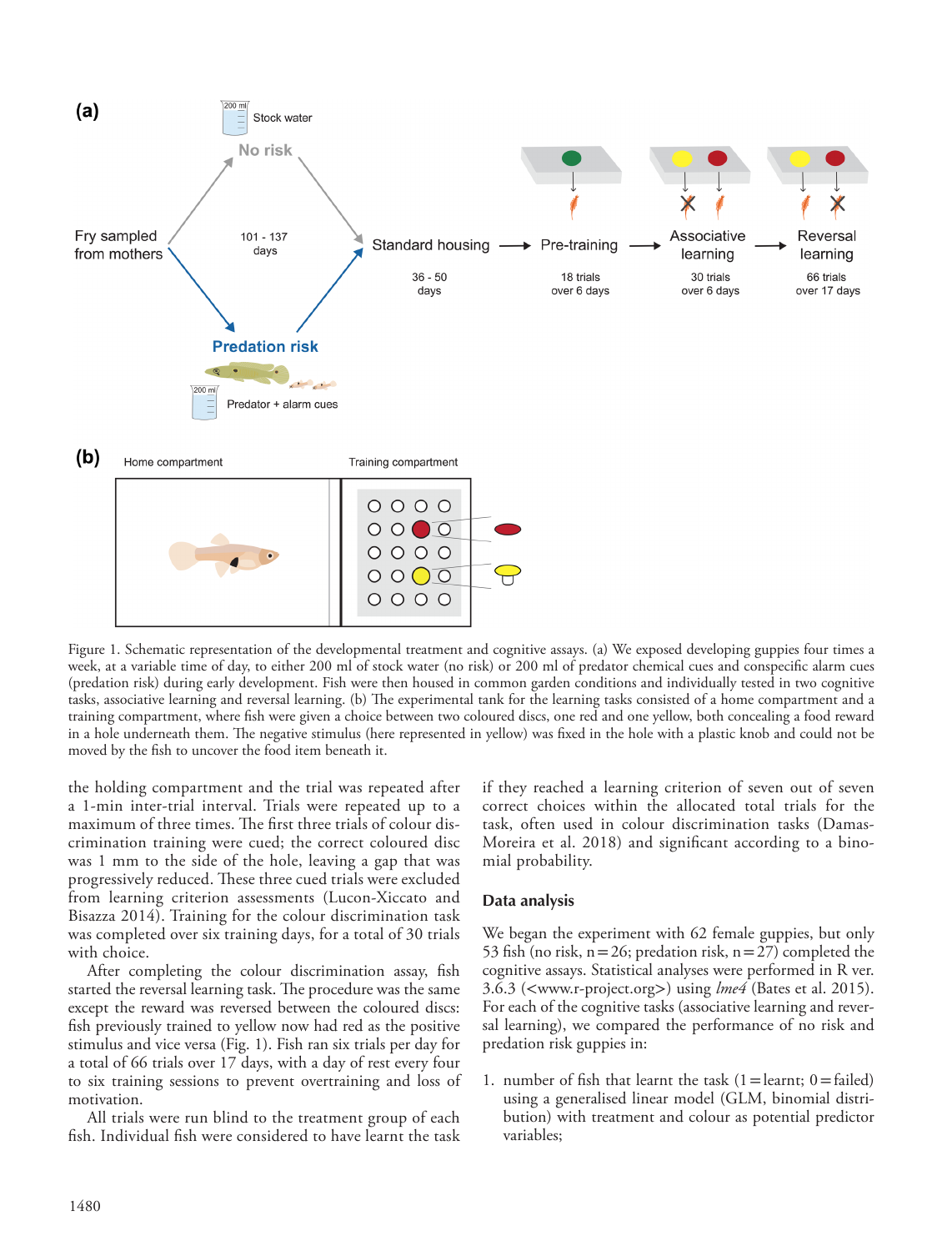- 2. number of trials to reach learning criterion (GLM, Poisson distribution) with treatment and colour as potential predictor variables;
- 3. learning rate, i.e. probability of success per trial (cor $rect = 1$ ; incorrect = 0) using a generalised linear mixedeffect model (GLMM, binomial) with trial number, treatment, colour and the interaction of trial number × treatment and trial number × colour as predictor variables and a random intercept and slope for fish identity, which accounts for the repeated observations of individual fish.

To examine if performance in the associative learning task had an effect on performance in the reversal task, we included the predictor variable 'trials to learning criterion in the associative learning task' in models (b) and (c) for the reversal task.

We tested the significance of the random effects in both (c) models with likelihood ratio tests, by comparing models which culled the intercept or slope term to our final model. We chose not to run model (a) for the reversal task since most fish (>85%) reached learning criterion in each treatment and colour group. For model (c) in the reversal task, trial number was log-transformed to meet the assumption of linearity on the logit-scale.

# **Results**

Most fish successfully learnt to associate a coloured disc with a food reward in the associative learning task and the number of successful fish was similar between the two treatments, with 20 out of 26 (77%) no-risk fish and 24 out of 27 (89%) predation-risk fish reaching the learning criterion (Table 1a). However, no-risk fish reached learning criterion significantly faster (13.85  $\pm$  5.86 days, mean  $\pm$  SD) compared to predation-risk fish  $(16.58 \pm 5.69)$  days; Table 1b, Fig. 2a). Both treatments increased performance with training and average learning rates were similar between no-risk and predation-risk fish (Table 1c, Fig. 2c). Individuals did not differ in their naïve probability of choosing the rewarded colour in the first trial (intercept for random effect of fish identity; Table 1c), but they did differ in their speed of acquisition over trials (random effect of slope for individuals across

Table 1. Outcomes of statistical models for the associative learning (a–d) and the reversal learning (e–f) tasks. N<sub>ind</sub>=number of individuals;  $N_{obs}$ =number of observations; Est. = estimate; SE = standard error. Significant values are given in italics.

| a) Number of fish that learnt association ( $N_{ind} = 53$ , $N_{obs} = 53$ ) | Est.      | <b>SE</b>      | z-value  | p       |
|-------------------------------------------------------------------------------|-----------|----------------|----------|---------|
| Intercept                                                                     | 0.626     | 0.585          | 1.070    | 0.285   |
| Treatment (Predation risk)                                                    | 0.983     | 0.791          | 1.243    | 0.214   |
| Colour (Yellow)                                                               | 1.152     | 0.788          | 1.462    | 0.144   |
| b) Trials to association criterion ( $N_{ind}$ =44, $N_{obs}$ =44)            | Est.      | SE             | z-value  | p       |
| Intercept                                                                     | 2.789     | 0.073          | 38.390   | < 0.001 |
| Treatment (Predation risk)                                                    | 0.175     | 0.078          | 2.240    | 0.025   |
| Colour (Yellow)                                                               | $-0.285$  | 0.077          | $-3.695$ | < 0.001 |
| c) Probability of success in association ( $N_{ind}$ =53; $N_{obs}$ =1590)    | Est.      | <b>SE</b>      | z-value  | p       |
| Intercept                                                                     | 0.101     | 0.279          | 0.362    | 0.717   |
| Treatment (Predation risk)                                                    | $-0.230$  | 0.319          | $-0.723$ | 0.470   |
| Colour (Yellow)                                                               | 2.188     | 0.325          | 6.738    | < 0.001 |
| Trial number                                                                  | 0.107     | 0.021          | 5.152    | < 0.001 |
| Trial number x Treatment (Predation risk)                                     | $-0.001$  | 0.021          | $-0.051$ | 0.959   |
| Trial number x Colour (Yellow)                                                | $-0.115$  | 0.022          | $-5.342$ | < 0.001 |
| Random effects                                                                | Variance  | df             | $\chi^2$ | P       |
| Fish identity intercept                                                       | 0.320     | $\overline{2}$ | 3.247    | 0.197   |
| Fish identity $\times$ Trial slope                                            | 0.002     | $\overline{2}$ | 8.221    | 0.016   |
| d) Trials to reversal criterion ( $N_{ind}$ =41; $N_{obs}$ =41)               | Est.      | <b>SE</b>      | z-value  | p       |
| Intercept                                                                     | 3.614     | 0.038          | 94.107   | < 0.001 |
| Treatment (Predation risk)                                                    | $-0.110$  | 0.055          | $-2.004$ | 0.045   |
| Trials to association criterion                                               | $-0.0007$ | 0.005          | $-0.133$ | 0.894   |
| Colour (Yellow)                                                               | 0.164     | 0.055          | 2.978    | 0.003   |
| e) Probability of success in reversal ( $N_{ind} = 44$ ; $N_{obs} = 2904$ )   | Est.      | <b>SE</b>      | z-value  | p       |
| Intercept                                                                     | $-2.892$  | 0.560          | $-5.168$ | < 0.001 |
| Treatment (Predation risk)                                                    | 0.064     | 0.770          | 0.083    | 0.934   |
| Trials to association criterion                                               | $-0.006$  | 0.021          | $-0.293$ | 0.770   |
| Colour (Yellow)                                                               | 0.057     | 0.783          | $-0.073$ | 0.942   |
| Log(Trial number)                                                             | 1.307     | 0.194          | 6.735    | < 0.001 |
| $Log(Trial number) \times Treatment$ (Predation risk)                         | 0.072     | 0.229          | 0.316    | 0.752   |
| $Log(Trial number) \times Color$ (Yellow)                                     | $-0.072$  | 0.231          | $-0.313$ | 0.754   |
| f) Random effects                                                             | Variance  | df             | $\chi^2$ | p       |
| Fish identity intercept                                                       | 4.676     | $\mathfrak{2}$ | 51.918   | < 0.001 |
| Fish identity $\times$ Log(Trial) slope                                       | 0.406     | $\overline{2}$ | 50.289   | < 0.001 |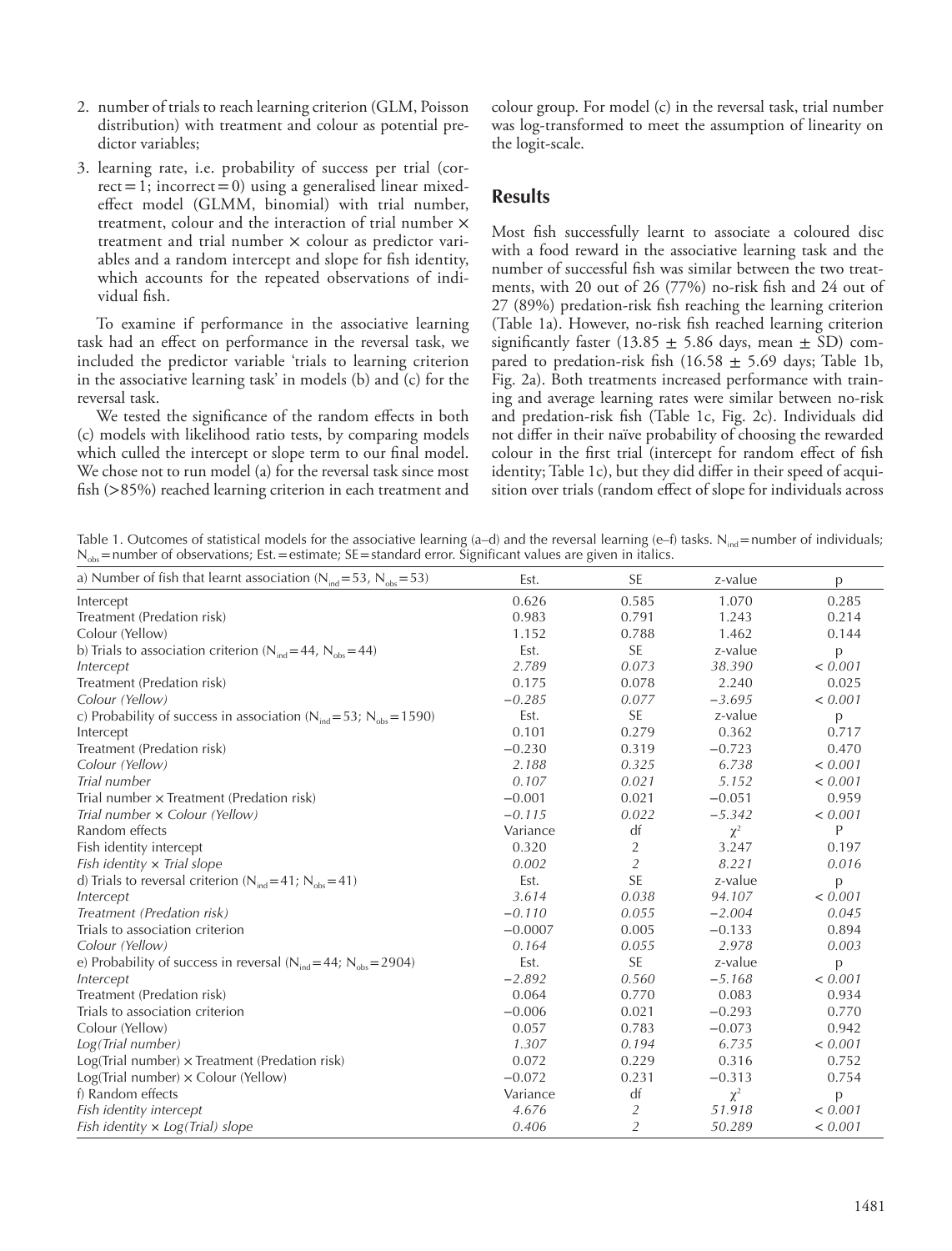

Figure 2. Performance of female guppies reared in no-risk or predation-risk environments in associative learning (left panels) and reversal learning testing cognitive flexibility (right panels). (a, b) Number of trials taken to learn each task. (c, d) Probability of correct choice over trials (lines show predicted model outputs and shaded areas indicate 95% confidence intervals).

trials; Table 1c; Supporting information for individual learning curves). Both treatments showed a natural preference for yellow (Supporting information).

In the reversal learning task testing behavioural flexibility, task success rates were also very high, with 22 out of 26 (85%) no-risk guppies and 26 out of 27 (96%) predation-risk guppies learning to acquire the new colour association. Contrary to the associative learning task, norisk fish took significantly longer to reach learning criterion in the reversal  $(37.68 \pm 15.20 \text{ days}, \text{mean } \pm \text{ SD})$ compared to predation-risk fish (33.65  $\pm$  14.47; Table 1d, Fig. 2b). Performance in the associative learning task had no effect on trials needed to learn the reversal task (Table 1d, Fig. 3), indicating performance in the two tasks was independent. Both no-risk and predation-risk guppies increasingly chose the correct colour more often and improved performance with training (Table 1e, Fig. 2d). Associative learning performance had no effect on learning rates during reversal learning (Table 1e). Individuals differed both in their persistence to the previously learnt response (intercept for random effect of fish identity; Table 1e) and in the speed with which they acquired the new association over trials (random effect of slope for individuals across trials; Table 1e; Supporting information in for individual learning curves).

Both predation risk and no risk fish showed a naïve preference for the yellow discs; guppies that were assigned yellow as a positive stimulus during the initial discrimination were faster to reach criterion and had overall higher probability of



Figure 3. Relation between individual performance (trials to reach learning criterion) in the associative learning and the reversal learning task, showing a lack of correlation between the two tasks. Each point represents one fish (blue triangles, predation-risk; grey circles, no-risk).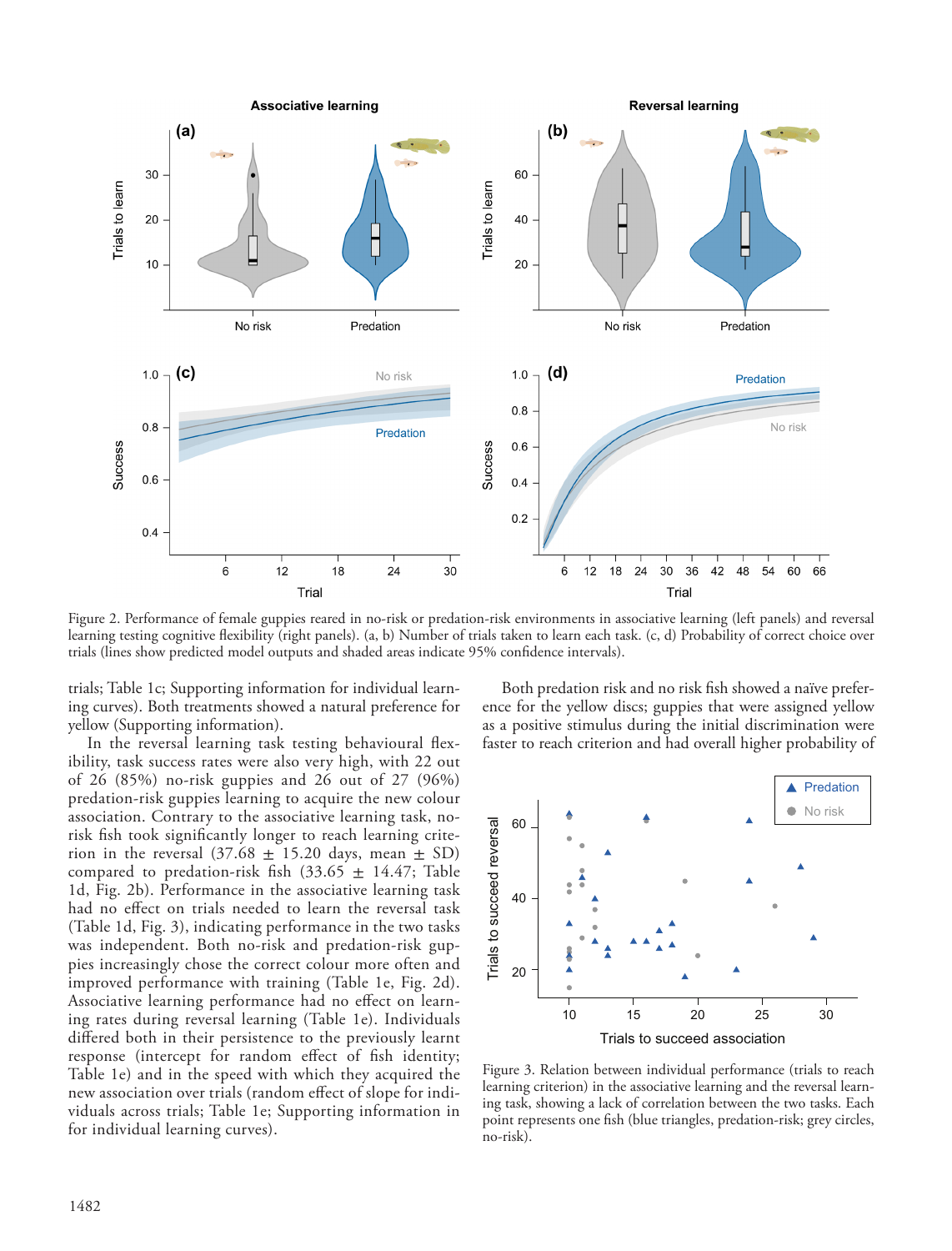success (Table 1b, c). However, fish trained to red showed a steeper learning curve and achieved similarly high performance in the final trials of the task (Table 1c, Supporting information). Fish initially trained to red but with yellow as rewarded stimulus in the reversal task needed more trials to reach learning criterion. Colour preference did not influence probability of success over trials in the reversal learning task (Table 1e, f, Supporting information).

# **Discussion**

The goal of this study was to test if exposure to predation risk during early ontogeny induces developmental plasticity in cognition that is retained later in life and whether different cognitive traits are differentially affected. As predicted, we found that adult cognitive phenotypes of female fish that experienced predator cues during early ontogeny differed from adult cognitive phenotypes of no-risk fish. Specifically, female guppies exposed to predation risk during early development learned more slowly during an associative learning task but outperformed no-risk guppies in a reversal learning task testing behavioural flexibility. These results provide the first evidence of juvenile ecology pre-determining a suite of cognitive traits that persist in adult life, consistent with extensive research demonstrating that early life experiences can permanently alter a range of life-history, reproductive and behavioural traits (Taborsky 2006, Kotrschal and Taborsky 2010, Jonsson and Jonsson 2014). Moreover, they demonstrate that predation pressure during early ontogeny had differential effects in two cognitive traits.

Previous studies have shown that acute exposure to predation risk can lead to plasticity of predator-related behaviours and learning abilities – namely neophobia and learned antipredator responses (Brown et al. 2013, Ferrari 2014). Exposure to predation during early ontogeny can also lead to plasticity in neural investment; male guppies exposed to predation cues during development invest in heavier brains relative to their body size (Reddon et al. 2018). Here, we expand these findings by showing that early exposure to longterm moderate predation cues also changes cognitive functions that are not directly linked to predator recognition, such as associative learning and behavioural flexibility, and that those effects persist in the absence of predation threat. We found that female adults from the predation-risk environment needed more trials to learn the initial colour association but were faster in reversal learning, therefore showing poorer associative learning ability but greater behavioural flexibility compared to no-risk fish. This finding cannot be explained by neophobic tendencies of predation-risk fish (Brown et al. 2013) because each individual was pre-trained in the task until they were consistently responding, and those who failed pre-training were evenly distributed between the two treatments.

It is unlikely that our results were driven by potential differences in motivation as the pre-training phase acts as a control for motivation; only females that were motivated to feed would voluntarily enter the experimental compartment, succeed in the pre-training stage, and be included in the learning tasks. Additionally, the number of individuals not motivated to participate in the trials did not differ between predation risk and no risk fish, and all fish experienced the same food reward and the same number of reinforced trials each session.

Developmental stressors, such as predation risk, are well known to induce a wide range of physiological and phenotypic changes in developing animals (Relyea 2003, Sheriff and Love 2013). In several instances, prolonged stress can have non-adaptive, deleterious effects on individuals, including cognitive impairment and neuronal loss, mostly mediated by glucocorticoid hormones – cortisol in most mammals and fish; corticosterone in birds, rodents, reptiles and amphibians (Piato et al. 2011, Sapolsky 2015, Lesuis et al. 2018). Alternatively, brief periods of stress as well as moderate acute stress of predation during development might induce physiological and behavioural changes that prepare animals to live in harsh environments (Pravosudov 2003, Giesing et al. 2011, Clinchy et al. 2013). For example, a daily brief exposure to a predator for a period of 25 days elevates cortisol levels in stickleback *Gasterosteus aculeatus* females and their eggs and induces tighter shoaling in the fry of stressed females, an antipredator behaviour that is likely favoured under predation threat (Giesing et al. 2011). Similarly, hormonal implants causing a long-term moderate elevation of corticosterone levels in mountain chickadees *Poecile gambeli* enhance food caching behaviour and spatial memory, important fitness traits for these birds as successful cache retrieval can be crucial for survival (Pravosudov 2003). Additionally, although predation risk is often associated with increased glucocorticoid levels in prey, some studies have also reported no association between predator regimes and cortisol levels (Gallagher et al. 2019, McGhee et al. 2020), highlighting the complexity of the link between predation risk, stress hormones, and cognitive performance. In our study, predation risk reduced performance in the simple associative learning task, which could be consistent with a 'non-adaptive' scenario predicting detrimental effects of stress on cognition (Lupien et al. 2009, Piato et al. 2011, Sapolsky 2015). It is possible that female guppies in this study experienced high levels of stress due to exposure to predation risk cues, which impacted not only associative learning but also memory processes; in turn, poorer memory could facilitate reversal learning ability (Tello-Ramos et al. 2019) and could have resulted in predation-risk females in this study showing slower learning of the initial association task but better reversal learning performance.

On the other hand, learning performance between the initial association and the reversal tasks at the individual level had similar range values and spread and was uncorrelated – i.e. a fish that took longer in the association task was not necessarily faster in learning the reversal. This result indicates that the strength of stimulus–reward association in the first task did not hamper the learning process during reversal learning. It is therefore likely that predation-risk fish in this study showed enhanced performance in the reversal learning task, unrelated to associative learning and memory. The fact that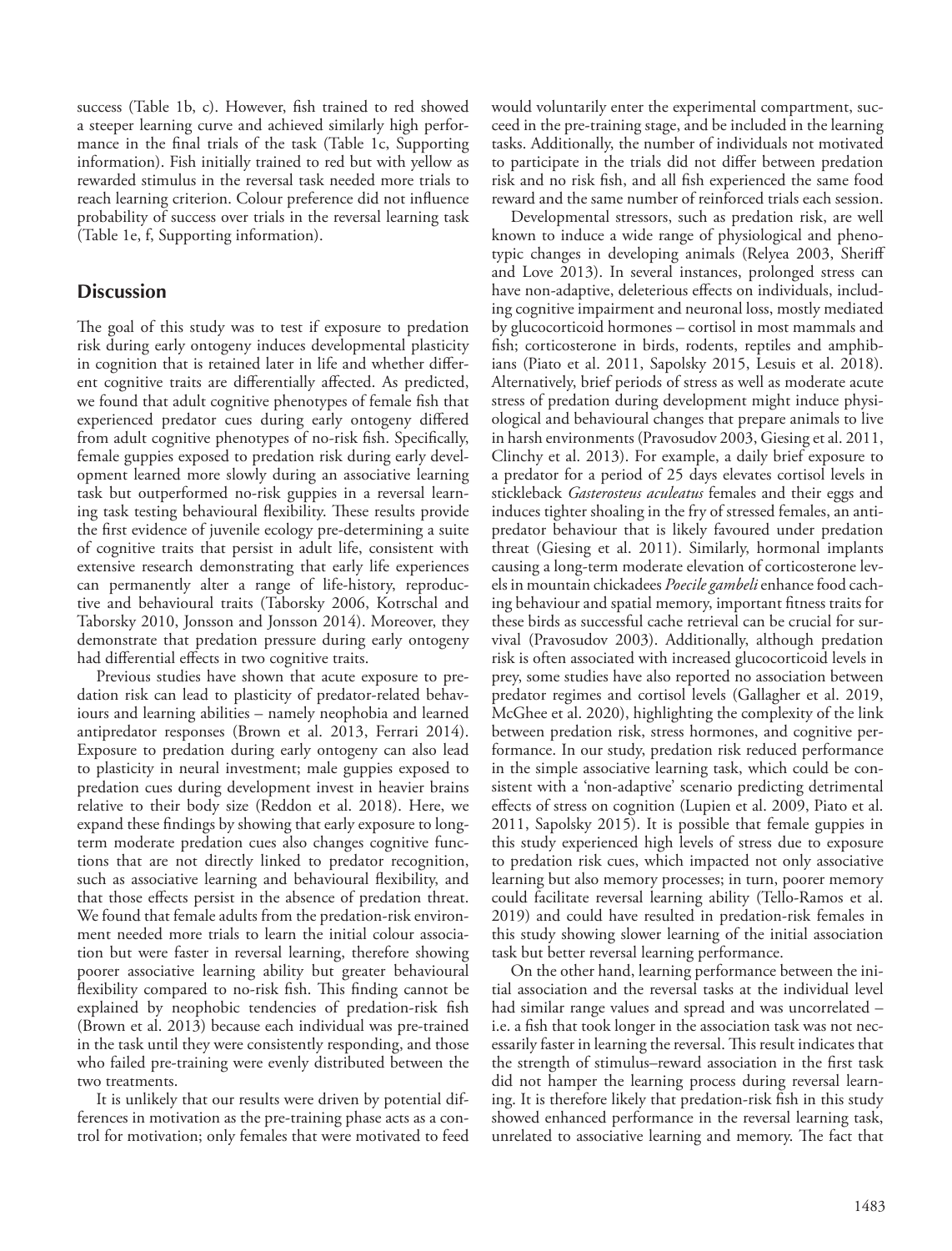individual performance in the associative learning and reversal learning task was uncorrelated seems to support previous work showing that the cognitive traits tested by colour associative learning and reversal learning are encoded by different brain regions (Chaves and Hodos 1997, López et al. 2000, Buechel et al. 2018). Several studies have examined the relationship between associative and reversal learning in a range of species and found contrasting results, as positive, negative or no association between associative learning and reversal learning performance have been reported (Boogert et al. 2010, Guillette et al. 2015, Bebus et al. 2016). This discrepancy may arise from animals using different strategies to learn reversal tasks, namely associative learning processes or rule-based learning mechanisms (e.g. win-stay lose-shift rule), or from different memory interference and forgetting mechanisms (Tello-Ramos et al. 2019, Kumpan et al. 2020). Behavioural and cognitive flexibility can increase survival in the face of novel predators or environments, and thus is likely to be favoured under predation risk (Sol et al. 2005, Sih et al. 2010). Under this scenario, our results suggest that predation risk is a moderate stressor that can enhance cognitive traits that might be adaptive. Sampling cortisol levels of fish reared under no risk and predation risk cues and linking hormonal profiles to cognitive performance is clearly an avenue for future research.

One important question that remains is: why do predation-risk fish show poorer associative learning ability? That is, why was performance in the associative learning task not similar between treatments? A possible explanation is that the benefits of greater overall cognitive processing under predation threat do not fully compensate its energetic costs (Dunlap and Stephens 2016), leading to a need to selectively invest in some cognitive traits at the cost of others. This implies that animals were able to adjust their cognitive investment during development independently for each trait. While investment in particular cognitive abilities has been repeatedly shown in indirect ecomorphological studies of brain anatomy (de Winter and Oxnard 2001, Magphail and Bolhuis 2001, Kotrschal et al. 2017), our study is the first to suggest selective plasticity of different cognitive abilities in response to ecological conditions. On a more behavioural level, it is also possible that plastic cognitive responses to the environment depend on the values of other correlated behaviours. For example, predation risk can drive selection and plasticity of personality traits on the boldness–aggressiveness axis (Réale and Festa-Bianchet 2003, Bell and Sih 2007), traits that can be linked to cognitive performance (Chittka et al. 2009, Sih and Del Giudice 2012). Future studies examining a combination of cognitive performance and individual differences in behavioural traits linked to predation should prove insightful. For instance, are the cognitive traits tested by common-place learning paradigms in the laboratory relevant to survival under natural predation?

Even though we cannot identify the exact mechanisms underlying the effects of early predation risk on cognitive abilities, our results show that perceived predation risk during development drives phenotypic plasticity in cognitive

traits which persist later in life in the absence of predation threat. These results show the potential for early predation risk affecting cognitive abilities in adults, particularly so in systems where prey individuals experience variation in predation at ecological timeframes, but some level of stability within an individual's lifetime. We therefore highlight the importance of considering plasticity in cognitive performance when investigating cognitive abilities in natural populations.

*Acknowledgements* – We thank Eduardo Nila Espinosa for help with animal husbandry.

*Funding* – This research was funded by the Swedish Research Council (2017-04957 to AK) and CVP was supported by a Carl Tryggers Stiftelse postdoctoral stipend (CTS18:205 to AK).

*Conflict of interest* – We declare we have no conflict of interest.

*Ethics* – Research approved by the Stockholm Ethical Board (Dnr: 11627-2019).

## **Author contributions**

**Catarina Vila Pouca**: Conceptualization (lead); Formal analysis (lead); Investigation (equal); Methodology (lead); Project administration (equal); Visualization (equal); Writing – original draft (lead); Writing – review and editing (lead). **David J. Mitchell**: Conceptualization (equal); Investigation (equal); Methodology (equal); Project administration (equal); Writing – review and editing (equal). **Jérémy Lefèvre**: Investigation (equal); Writing – review and editing (equal). **Regina Vega-Trejo**: Formal analysis (equal); Investigation (supporting); Visualization (equal); Writing – review and editing (equal). **Alexander Kotrschal**: Conceptualization (equal); Funding acquisition (lead); Methodology (equal); Resources (lead); Supervision (lead); Writing – review and editing (equal).

#### **Data availability statement**

Data available at Figshare, <https://doi.org/10.6084/ m9.figshare.13265219.v1>. R code used for analyses and figures are also available at Figshare <https://doi.org/10.6084/ m9.figshare.13265150.v5>.

## **References**

- Adriaenssens, B. and Johnsson, J. I. 2013. Natural selection, plasticity and the emergence of a behavioural syndrome in the wild. – Ecol. Lett. 16: 47–55.
- Agrawal, A. A. 2001. Phenotypic plasticity in the interactions and evolution of species. – Science 294: 321–326.
- Bates, D. et al. 2015. Fitting linear mixed-effects models using lme4. – J. Stat. Softw. 67(1): 1–48.
- Bebus, S. E. et al. 2016. Associative learning is inversely related to reversal learning and varies with nestling corticosterone exposure. – Anim. Behav. 111: 251–260.
- Bell, A. M. and Sih, A. 2007. Exposure to predation generates personality in threespined sticklebacks *Gasterosteus aculeatus*. – Ecol. Lett. 10: 828–834.
- Boogert, N. J. et al. 2010. A field test of behavioural flexibility in Zenaida doves *Zenaida aurita*. – Behav. Process. 85: 135–141.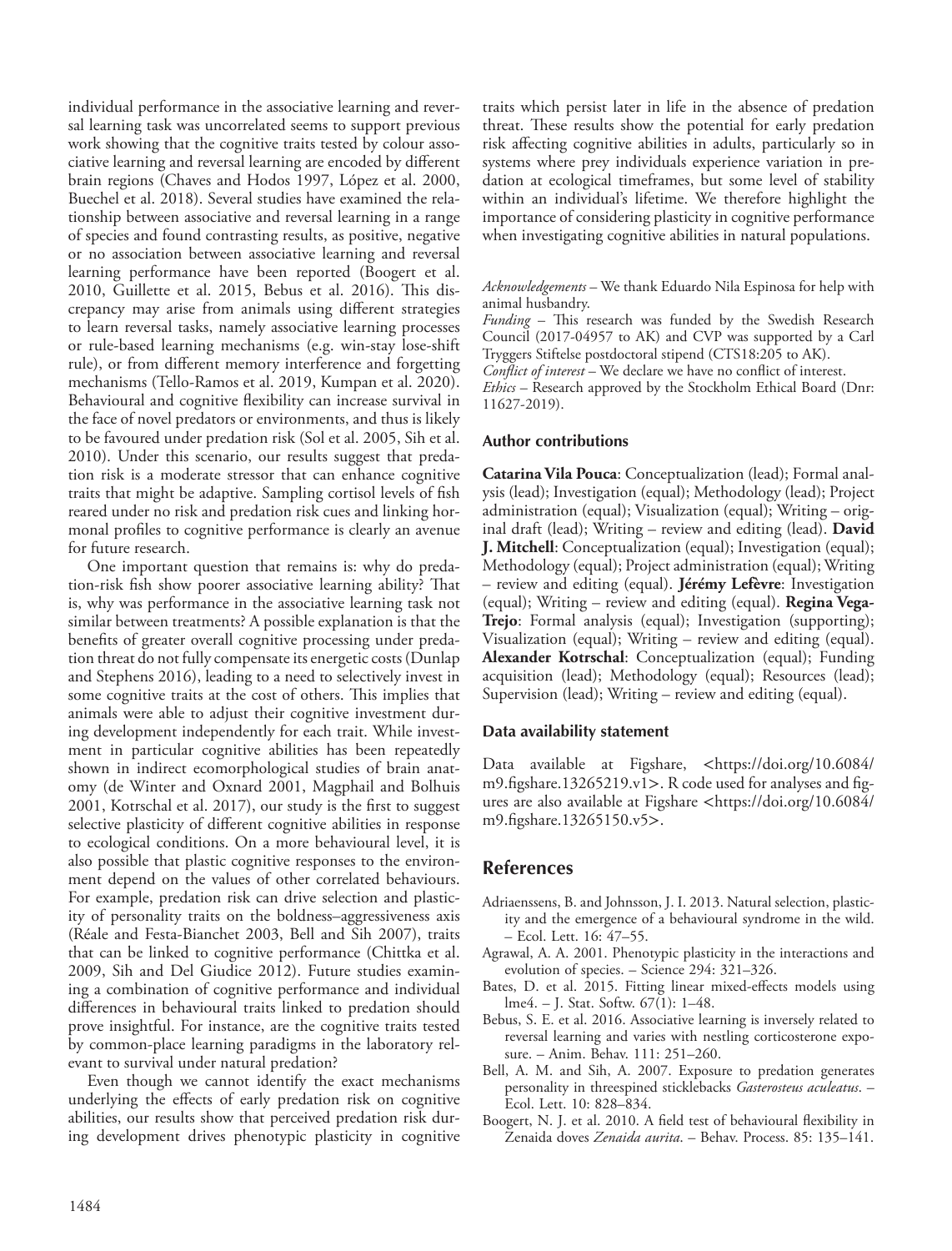- Brönmark, C. and Miner, J. G. 1992. Predator-induced phenotypical change in body morphology in crucian carp. – Science 258: 1348–1350.
- Brown, G. E. et al. 2013. Phenotypically plastic neophobia: a response to variable predation risk. – Proc. R. Soc. B 280: 20122712.
- Buechel, S. D. et al. 2018. Brain size affects performance in a reversal-learning test. – Proc. R. Soc. B 285: 20172031.
- Chaves, L. M. and Hodos, W. 1997. Hyperstriatum ventrale in pigeons: effects of lesions on color-discrimination and colorreversal learning. – Vis. Neurosci. 14: 1029–1041.
- Chittka, L. et al. 2009. Speed–accuracy tradeoffs in animal decision making. – Trends Ecol. Evol. 24: 400–407.
- Clinchy, M. et al. 2013. Predator-induced stress and the ecology of fear. – Funct. Ecol. 27: 56–65.
- Damas-Moreira, I. et al. 2018. Learning from others: an invasive lizard uses social information from both conspecifics and heterospecifics. – Biol. Lett. 14: 20180532.
- Dayananda, B. and Webb, J. K. 2017. Incubation under climate warming affects learning ability and survival in hatchling lizards. – Biol. Lett. 13: 20170002.
- de Winter, W. and Oxnard, C. E. 2001. Evolutionary radiations and convergences in the structural organization of mammalian brains. – Nature 409: 710–714.
- Deacon, A. E. et al. 2018. Gradients in predation risk in a tropical river system. – Curr. Zool. 64: 213–221.
- Dingemanse, N. J. et al. 2009. Individual experience and evolutionary history of predation affect expression of heritable variation in fish personality and morphology. – Proc. R. Soc. B 276: 1285–1293.
- Dunlap, A. S. and Stephens, D. W. 2016. Reliability, uncertainty and costs in the evolution of animal learning. – Curr. Opin. Behav. Sci. 12: 73–79.
- Ferrari, M. C. 2014. Short-term environmental variation in predation risk leads to differential performance in predation-related cognitive function. – Anim. Behav. 95: 9–14.
- Ferrari, M. C. et al. 2005. The role of learning in the development of threat-sensitive predator avoidance by fathead minnows. – Anim. Behav. 70: 777–784.
- Fuss, T. and Witte, K. 2019. Sex differences in color discrimination and serial reversal learning in mollies and guppies. – Curr. Zool. 65: 323–332.
- Gallagher, A. J. et al. 2019. Effects of predator exposure on baseline and stress-induced glucocorticoid hormone concentrations in pumpkinseed *Lepomis gibbosus*. – J. Fish Biol. 95: 969–973.
- Ghalambor, C. K. and Martin, T. E. 2002. Comparative manipulation of predation risk in incubating birds reveals variability in the plasticity of responses. – Behav. Ecol. 13: 101–108.
- Giesing, E. R. et al. 2011. Female sticklebacks transfer information via eggs: effects of maternal experience with predators on offspring. – Proc. R. Soc. B 278: 1753–1759.
- Guillette, L. M. et al. 2015. Individual differences in learning speed, performance accuracy and exploratory behaviour in black-capped chickadees. – Anim. Cogn. 18: 165–178.
- Handelsman, C. A. et al. 2013. Predator-induced phenotypic plasticity in metabolism and rate of growth: rapid adaptation to a novel environment. – Integr. Comp. Biol. 53: 975–988.
- Jonsson, B. and Jonsson, N. 2014. Early environment influences later performance in fishes. – J. Fish Biol. 85: 151–188.
- Kotrschal, A. and Taborsky, B. 2010. Environmental change enhances cognitive abilities in fish. – PLoS Biol. 8: e1000351.
- Kotrschal, A. et al. 2013. The benefit of evolving a larger brain: big-brained guppies perform better in a cognitive task. – Anim. Behav. 86: e4–e6.
- Kotrschal, A. et al. 2014. Developmental plasticity of growth and digestive efficiency in dependence of early-life food availability. – Funct. Ecol. 28: 878–885.
- Kotrschal, A. et al. 2015. Brain size affects female but not male survival under predation threat. – Ecol. Lett. 18: 646–652.
- Kotrschal, A. et al. 2017. Predation pressure shapes brain anatomy in the wild. – Evol. Ecol. 31: 619–633.
- Kumpan, L. T. et al. 2020. Animal cognition in the field: performance of wild vervet monkeys *Chlorocebus pygerythrus* on a reversal learning task. – Anim. Cogn. 23: 523–534.
- Lesuis, S. L. et al. 2018. Targeting glucocorticoid receptors prevents the effects of early life stress on amyloid pathology and cognitive performance in APP/PS1 mice. – Transl. Psychiatry 8: 53.
- Lima, S. L. and Dill, L. M. 1990. Behavioral decisions made under the risk of predation: a review and prospectus. – Can. J. Zool. 68: 619–640.
- López, J. C. et al. 2000. Reversal learning deficit in a spatial task but not in a cued one after telencephalic ablation in goldfish. – Behav. Brain Res. 109: 91–98.
- Lucon-Xiccato, T. and Bisazza, A. 2014. Discrimination reversal learning reveals greater female behavioural flexibility in guppies. – Biol. Lett. 10: 20140206.
- Lupien, S. J. et al. 2009. Effects of stress throughout the lifespan on the brain, behaviour and cognition. – Nat. Rev. Neurosci. 10: 434–445.
- Madden, J. R. et al. 2018. The quick are the dead: pheasants that are slow to reverse a learned association survive for longer in the wild. – Phil. Trans. R. Soc. B 373: 20170297.
- Magphail, E. M. and Bolhuis, J. J. 2001. The evolution of intelligence: adaptive specializations versus general process. – Biol. Rev. 76: 341–364.
- Magurran, A. E. 2005. Evolutionary ecology: the Trinidadian guppy. – Oxford Univ. Press on Demand.
- McGhee, K. E. et al. 2020. Effects of predation risk on egg steroid profiles across multiple populations of threespine stickleback. – Sci. Rep. 10: 5239.
- Mitchell, M. D. et al. 2016. Living on the edge: how does environmental risk affect the behavioural and cognitive ecology of prey? – Anim. Behav. 115: 185–192.
- Piato, Â. L. et al. 2011. Unpredictable chronic stress model in zebrafish *Danio rerio*: behavioral and physiological responses. – Prog. Neuro-Psychopharmacol. Biol. Psychiatry 35: 561–567.
- Pigliucci, M. et al. 2006. Phenotypic plasticity and evolution by genetic assimilation. – J. Exp. Biol. 209: 2362–2367.
- Pravosudov, V. V. 2003. Long-term moderate elevation of corticosterone facilitates avian food-caching behaviour and enhances spatial memory. – Proc. R. Soc. B 270: 2599–2604.
- Réale, D. and Festa-Bianchet, M. 2003. Predator-induced natural selection on temperament in bighorn ewes. – Anim. Behav. 65: 463–470.
- Reddon, A. R. et al. 2018. Wild and laboratory exposure to cues of predation risk increases relative brain mass in male guppies. – Funct. Ecol. 32: 1847–1856.
- Relyea, R. A. 2003. Predators come and predators go: the reversibility of predator-induced traits. – Ecology 84: 1840–1848.
- Reznick, D. and Endler, J. A. 1982. The impact of predation on life history evolution in Trinidadian guppies *Poecilia reticulata*. – Evolution 36: 160–177.